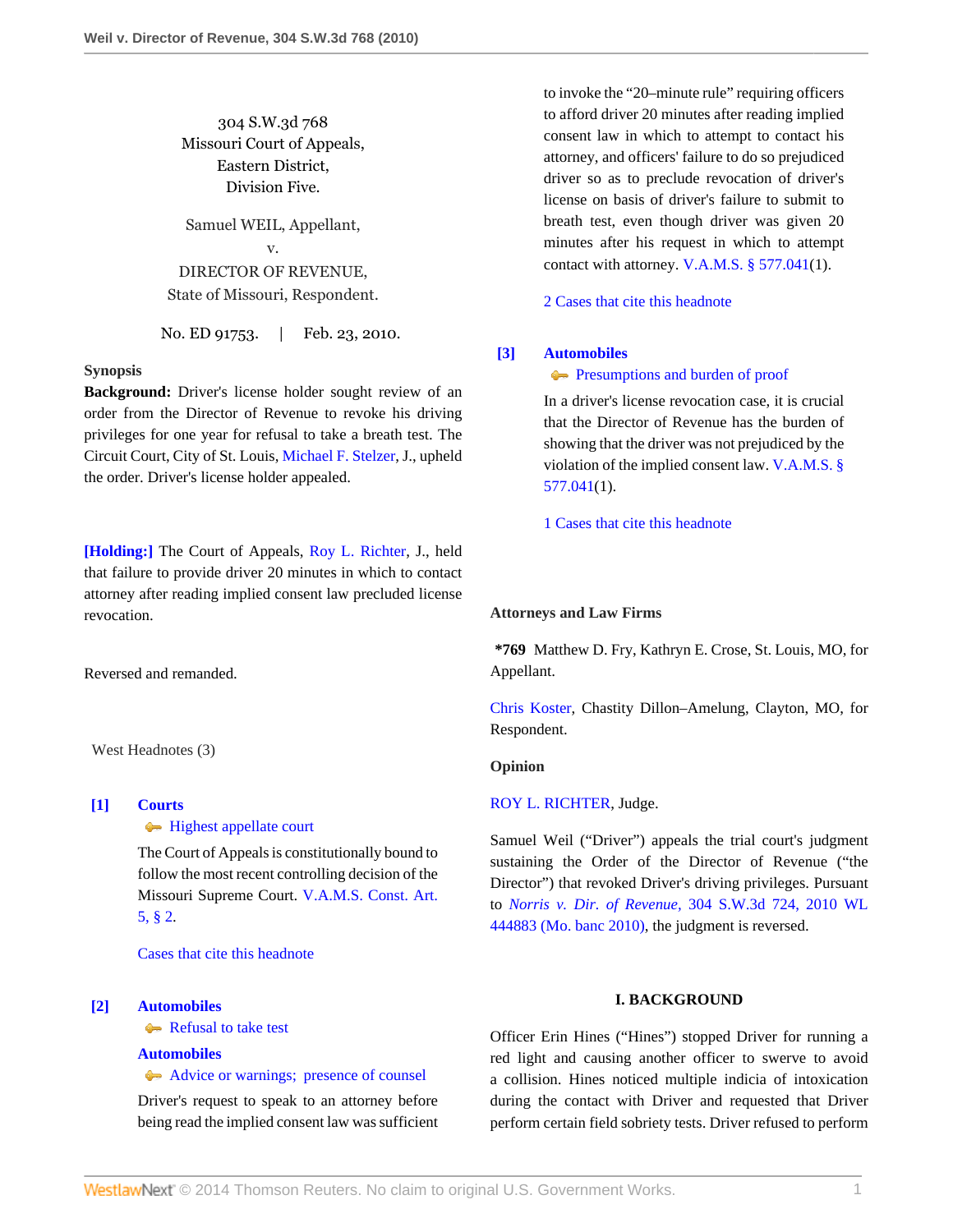any tests and requested that his attorney be present for any testing.

Hines placed Driver under arrest and advised him of his rights pursuant to *Miranda v. Arizona,* [384 U.S. 436, 86 S.Ct.](http://www.westlaw.com/Link/Document/FullText?findType=Y&serNum=1966131580&pubNum=708&originationContext=document&vr=3.0&rs=cblt1.0&transitionType=DocumentItem&contextData=(sc.Search)) [1602, 16 L.Ed.2d 694 \(1966\)](http://www.westlaw.com/Link/Document/FullText?findType=Y&serNum=1966131580&pubNum=708&originationContext=document&vr=3.0&rs=cblt1.0&transitionType=DocumentItem&contextData=(sc.Search)), at which point Driver stated: "I know, I have done this before." A records check disclosed that Driver's license was revoked for failure to submit to chemical testing.

<span id="page-1-3"></span>Driver requested to speak to his attorney at 3:24 a.m., but was unable to make contact. Twenty-two minutes later, at 3:46 a.m., Officer Theo Wyman read Driver the implied consent provisions of section 577.04[1](#page-2-0).1  $<sup>1</sup>$ , and asked Driver to submit</sup> to a chemical breath test. The officers recorded that Driver refused to submit to a breath test at 3:46 a.m.  $^2$  $^2$  Officers once again read Driver his *[Miranda](http://www.westlaw.com/Link/Document/FullText?findType=Y&serNum=1966131580&originationContext=document&vr=3.0&rs=cblt1.0&transitionType=DocumentItem&contextData=(sc.Search))* rights at 3:47 a.m. Driver's refusal to take the breath test resulted in a one-year revocation of his license.

Driver sought review in the trial court, and the court affirmed the Director's decision. The trial court found that the 20– minute period had been violated, but that Driver did not suffer prejudice as a result. Driver appeals.

### **II. DISCUSSION**

In his sole point on appeal, Driver argues that the trial court erred in sustaining the Order of the Director because officers improperly denied him 20 minutes to contact his attorney after reading Driver the implied consent law, in violation of section 577.041.1, and that Driver suffered prejudice as a result. We agree.

The Missouri Supreme Court recently interpreted the 20– minute provision of section **\*770** 577.041.1 in *[Norris v. Dir.](http://www.westlaw.com/Link/Document/FullText?findType=Y&serNum=2021323368&pubNum=0000999&originationContext=document&vr=3.0&rs=cblt1.0&transitionType=DocumentItem&contextData=(sc.Search)) of Revenue,* [304 S.W.3d 724, 2010 WL 444883 \(Mo. banc](http://www.westlaw.com/Link/Document/FullText?findType=Y&serNum=2021323368&pubNum=0000999&originationContext=document&vr=3.0&rs=cblt1.0&transitionType=DocumentItem&contextData=(sc.Search)) [2010\)](http://www.westlaw.com/Link/Document/FullText?findType=Y&serNum=2021323368&pubNum=0000999&originationContext=document&vr=3.0&rs=cblt1.0&transitionType=DocumentItem&contextData=(sc.Search)). Norris requested an attorney prior to being read the implied consent law, but did not renew his request after police read him the law. [304 S.W.3d at 726.](http://www.westlaw.com/Link/Document/FullText?findType=Y&serNum=2021323368&pubNum=4644&fi=co_pp_sp_4644_726&originationContext=document&vr=3.0&rs=cblt1.0&transitionType=DocumentItem&contextData=(sc.Search)#co_pp_sp_4644_726) He subsequently refused a blood test, and the Director revoked his license as a result. [304 S.W.3d at 725.](http://www.westlaw.com/Link/Document/FullText?findType=Y&serNum=2021323368&pubNum=4644&fi=co_pp_sp_4644_725&originationContext=document&vr=3.0&rs=cblt1.0&transitionType=DocumentItem&contextData=(sc.Search)#co_pp_sp_4644_725)

Regarding whether Norris's request for an attorney prior to being informed of the implied consent law properly invoked the 20–minute rule set forth in section 577.041.1, the Missouri Supreme Court held:

[W]hen a person has requested an attorney, the 20–minute time period in section 577.041.1 begins immediately after the officer has informed the driver of the implied consent law, irrespective of whether the driver requested an attorney before or after an officer informs the person of the implied consent law.

<span id="page-1-4"></span>[304 S.W.3d at 727.](http://www.westlaw.com/Link/Document/FullText?findType=Y&serNum=2021323368&pubNum=4644&fi=co_pp_sp_4644_727&originationContext=document&vr=3.0&rs=cblt1.0&transitionType=DocumentItem&contextData=(sc.Search)#co_pp_sp_4644_727) The Supreme Court rejected the Director's argument that "Norris did not invoke the 20–minute rule set forth in section 577.041.1 because he did not request an attorney after the officer informed Norris of the implied consent law." [304 S.W.3d at 726.](http://www.westlaw.com/Link/Document/FullText?findType=Y&serNum=2021323368&pubNum=4644&fi=co_pp_sp_4644_726&originationContext=document&vr=3.0&rs=cblt1.0&transitionType=DocumentItem&contextData=(sc.Search)#co_pp_sp_4644_726) Such an interpretation, the Court said, would "place an undue burden on the driver, defeat the purpose of the statute, and wholly invalidate a driver's clear and potentially repeated requests to contact an attorney." [304 S.W.3d at 727.](http://www.westlaw.com/Link/Document/FullText?findType=Y&serNum=2021323368&pubNum=4644&fi=co_pp_sp_4644_727&originationContext=document&vr=3.0&rs=cblt1.0&transitionType=DocumentItem&contextData=(sc.Search)#co_pp_sp_4644_727)

<span id="page-1-0"></span>**[\[1\]](#page-0-1)** "This court is constitutionally bound to follow the most recent controlling decision of the Missouri Supreme Court." *C & F Invs., LLC v. Hall,* [149 S.W.3d 557, 559 n. 4 \(Mo.App.](http://www.westlaw.com/Link/Document/FullText?findType=Y&serNum=2005466012&pubNum=4644&fi=co_pp_sp_4644_559&originationContext=document&vr=3.0&rs=cblt1.0&transitionType=DocumentItem&contextData=(sc.Search)#co_pp_sp_4644_559) [E.D.2004\)](http://www.westlaw.com/Link/Document/FullText?findType=Y&serNum=2005466012&pubNum=4644&fi=co_pp_sp_4644_559&originationContext=document&vr=3.0&rs=cblt1.0&transitionType=DocumentItem&contextData=(sc.Search)#co_pp_sp_4644_559) (citing *[Mo. Const. art. V, sec. 2](http://www.westlaw.com/Link/Document/FullText?findType=L&pubNum=1000229&cite=MOCNART5S2&originatingDoc=I68d60876212811df8bf6cd8525c41437&refType=LQ&originationContext=document&vr=3.0&rs=cblt1.0&transitionType=DocumentItem&contextData=(sc.Search))* ).

<span id="page-1-1"></span>**[\[2\]](#page-0-0)** Here, as in *Norris,* Driver's request to speak to an attorney before being read the implied consent law was sufficient to invoke the 20–minute rule. [304 S.W.3d at 727.](http://www.westlaw.com/Link/Document/FullText?findType=Y&serNum=2021323368&pubNum=4644&fi=co_pp_sp_4644_727&originationContext=document&vr=3.0&rs=cblt1.0&transitionType=DocumentItem&contextData=(sc.Search)#co_pp_sp_4644_727) *Norris* requires the officers to afford Driver 20 minutes in which to attempt to contact his attorney after being read implied consent "irrespective of whether the driver requested an attorney before or after an officer informs the person of the implied consent law." Slip op. at 5 (quoting *[Schussler v.](http://www.westlaw.com/Link/Document/FullText?findType=Y&serNum=2009438685&pubNum=4644&fi=co_pp_sp_4644_652&originationContext=document&vr=3.0&rs=cblt1.0&transitionType=DocumentItem&contextData=(sc.Search)#co_pp_sp_4644_652) Fischer,* [196 S.W.3d 648, 652 \(Mo.App. W.D.2006\)\)](http://www.westlaw.com/Link/Document/FullText?findType=Y&serNum=2009438685&pubNum=4644&fi=co_pp_sp_4644_652&originationContext=document&vr=3.0&rs=cblt1.0&transitionType=DocumentItem&contextData=(sc.Search)#co_pp_sp_4644_652).

<span id="page-1-2"></span>**[\[3\]](#page-0-2)** "It is crucial that the Director has the burden of showing that [the driver] was not prejudiced by the violation of the implied consent law." *Schussler,* [196 S.W.3d at 653](http://www.westlaw.com/Link/Document/FullText?findType=Y&serNum=2009438685&pubNum=4644&fi=co_pp_sp_4644_653&originationContext=document&vr=3.0&rs=cblt1.0&transitionType=DocumentItem&contextData=(sc.Search)#co_pp_sp_4644_653) (citing *Kotar v. Dir. of Revenue,* [169 S.W.3d 921, 926 \(Mo.App.](http://www.westlaw.com/Link/Document/FullText?findType=Y&serNum=2007239936&pubNum=4644&fi=co_pp_sp_4644_926&originationContext=document&vr=3.0&rs=cblt1.0&transitionType=DocumentItem&contextData=(sc.Search)#co_pp_sp_4644_926) [W.D.2005\);](http://www.westlaw.com/Link/Document/FullText?findType=Y&serNum=2007239936&pubNum=4644&fi=co_pp_sp_4644_926&originationContext=document&vr=3.0&rs=cblt1.0&transitionType=DocumentItem&contextData=(sc.Search)#co_pp_sp_4644_926) *[Keim v. Dir. of Revenue,](http://www.westlaw.com/Link/Document/FullText?findType=Y&serNum=2002627589&pubNum=4644&fi=co_pp_sp_4644_182&originationContext=document&vr=3.0&rs=cblt1.0&transitionType=DocumentItem&contextData=(sc.Search)#co_pp_sp_4644_182)* 86 S.W.3d 177, 182 [\(Mo.App. E.D.2002\)\)](http://www.westlaw.com/Link/Document/FullText?findType=Y&serNum=2002627589&pubNum=4644&fi=co_pp_sp_4644_182&originationContext=document&vr=3.0&rs=cblt1.0&transitionType=DocumentItem&contextData=(sc.Search)#co_pp_sp_4644_182).

Revocation of his license demonstrates that Driver was prejudiced by the violation of section 577.041.1. Per *Norris,* we hold that the trial court erred in refusing to reinstate Driver's driving privileges.